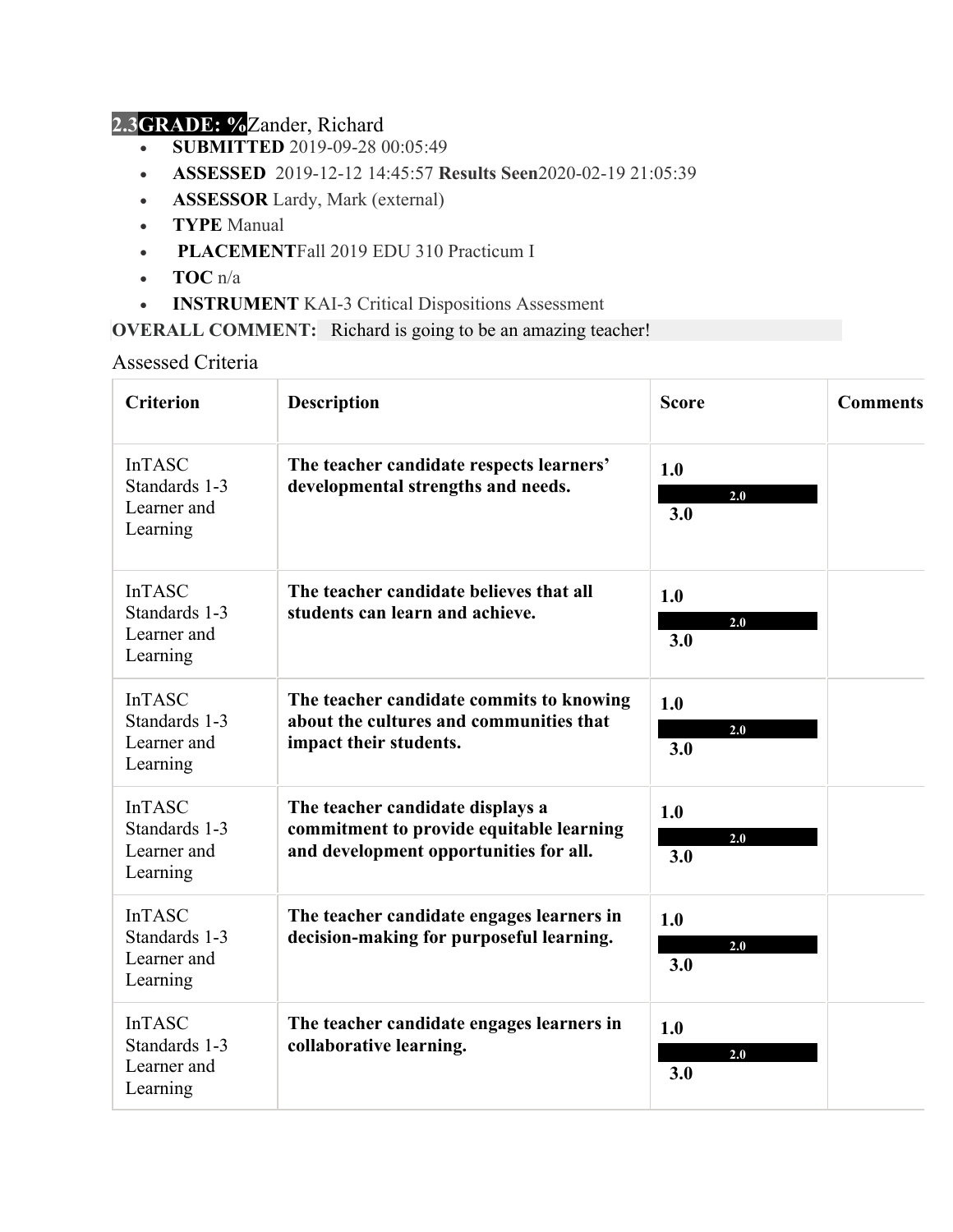| <b>Criterion</b>                                                  | <b>Description</b>                                                                                                                                                                                                 | <b>Score</b>      | <b>Comments</b> |
|-------------------------------------------------------------------|--------------------------------------------------------------------------------------------------------------------------------------------------------------------------------------------------------------------|-------------------|-----------------|
| <b>InTASC</b><br>Standards 4-5<br>Content                         | <b>Teacher candidate commits to making</b><br>learning opportunities accessible to all<br>learners resulting in understanding<br>disciplinary content and skills.                                                  | 1.0<br>2.0<br>3.0 |                 |
| <b>InTASC</b><br>Standards 4-5<br>Content                         | Teacher candidate is committed to linking<br>subject content to real life issues.                                                                                                                                  | 1.0<br>2.0<br>3.0 |                 |
| <b>InTASC</b><br>Standards 6-8<br>Instructional<br>Practice       | The teacher candidate commits to making<br>accommodations in assessments for all<br>learners.                                                                                                                      | 1.0<br>2.0<br>3.0 |                 |
| <b>InTASC</b><br>Standards 6-8<br>Instructional<br>Practice       | The teacher candidate is committed to<br>planning learning opportunities that<br>promote student growth.                                                                                                           | 1.0<br>2.0<br>3.0 |                 |
| <b>InTASC</b><br>Standards 6-8<br>Instructional<br>Practice       | The teacher candidate values the<br>exploration of how to use new and<br>emerging technologies to promote student<br>learning.                                                                                     | 1.0<br>2.0<br>3.0 |                 |
| <b>InTASC</b><br>Standards 9-10<br>Professional<br>Responsibility | Teacher candidate maintains a positive<br>attitude in professional settings.                                                                                                                                       | 1.0<br>2.5<br>3.0 |                 |
| <b>InTASC</b><br>Standards 9-10<br>Professional<br>Responsibility | Teacher candidate commits to professional<br>appearance in dress and grooming.                                                                                                                                     | 1.0<br>2.5<br>3.0 |                 |
| <b>InTASC</b><br>Standards 9-10<br>Professional<br>Responsibility | Teacher candidate commits to upholding<br>the role of educator in all legal/ethical ways,<br>including honesty, integrity, fairness,<br>confidentiality, an understanding of<br>FERPA rules, and a Code of Ethics. | 1.0<br>2.5<br>3.0 |                 |